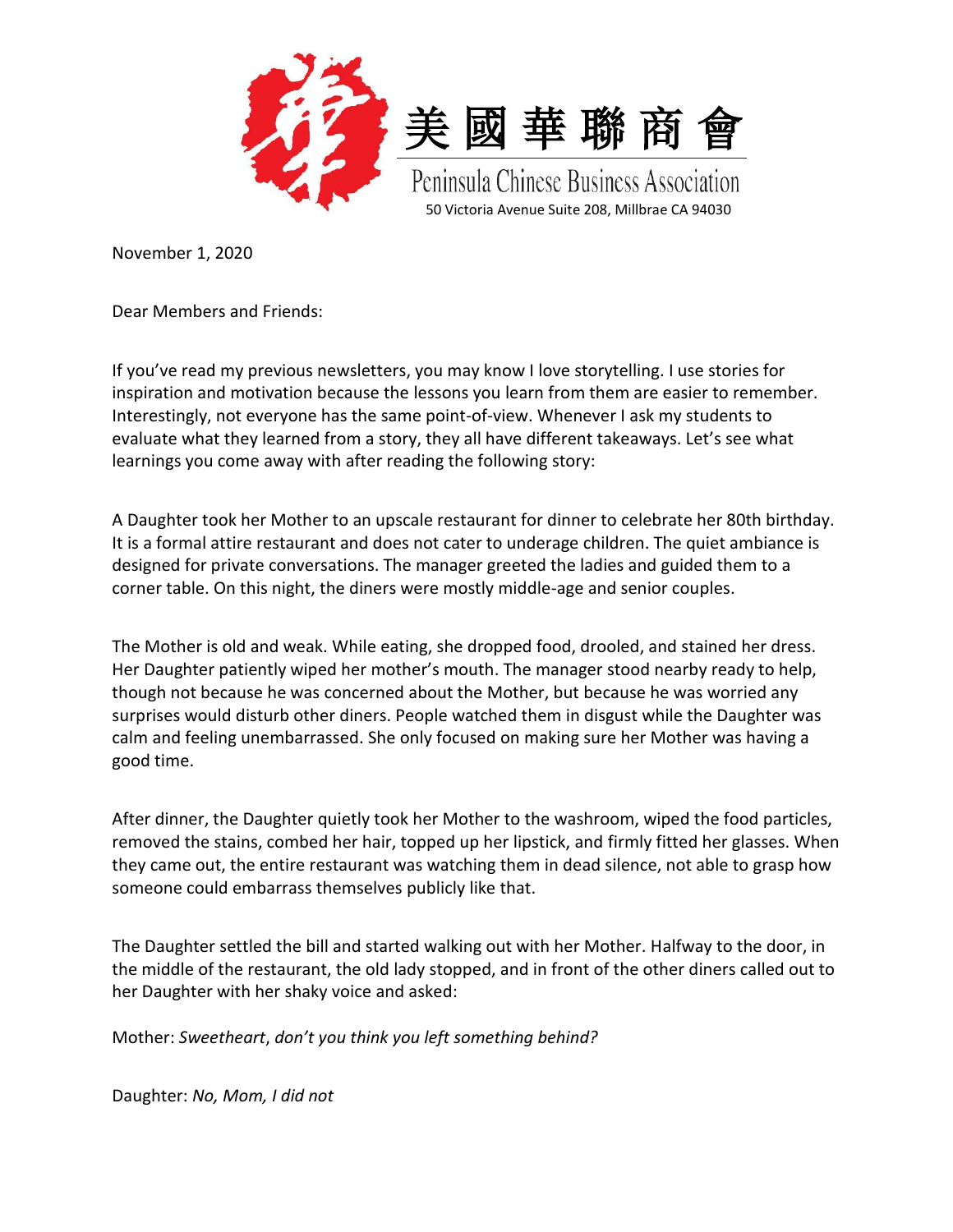Mother repeated: *Yes, you did*

Daughter: *No, Mom, I checked already. Let's go home. It's getting late, it's past your bedtime.*

Mother: *Yes, dear, you left a lesson for every Daughter and hope for every Mother.*

The Daughter felt embarrassed, wanting to leave the restaurant right away. But the diners' responded by bobbing their heads and smiling. One couple even stood up to show their respect.

So, what did you take away from this story? If you are still a daughter, will you do more for your mother? Or if you are a mother, are you blessed with what your daughter is doing for you?

Best wishes,

Johnny DaRosa

Johnny DaRosa President [johnnydarosa@post.harvard.edu](mailto:johnnydarosa@post.harvard.edu)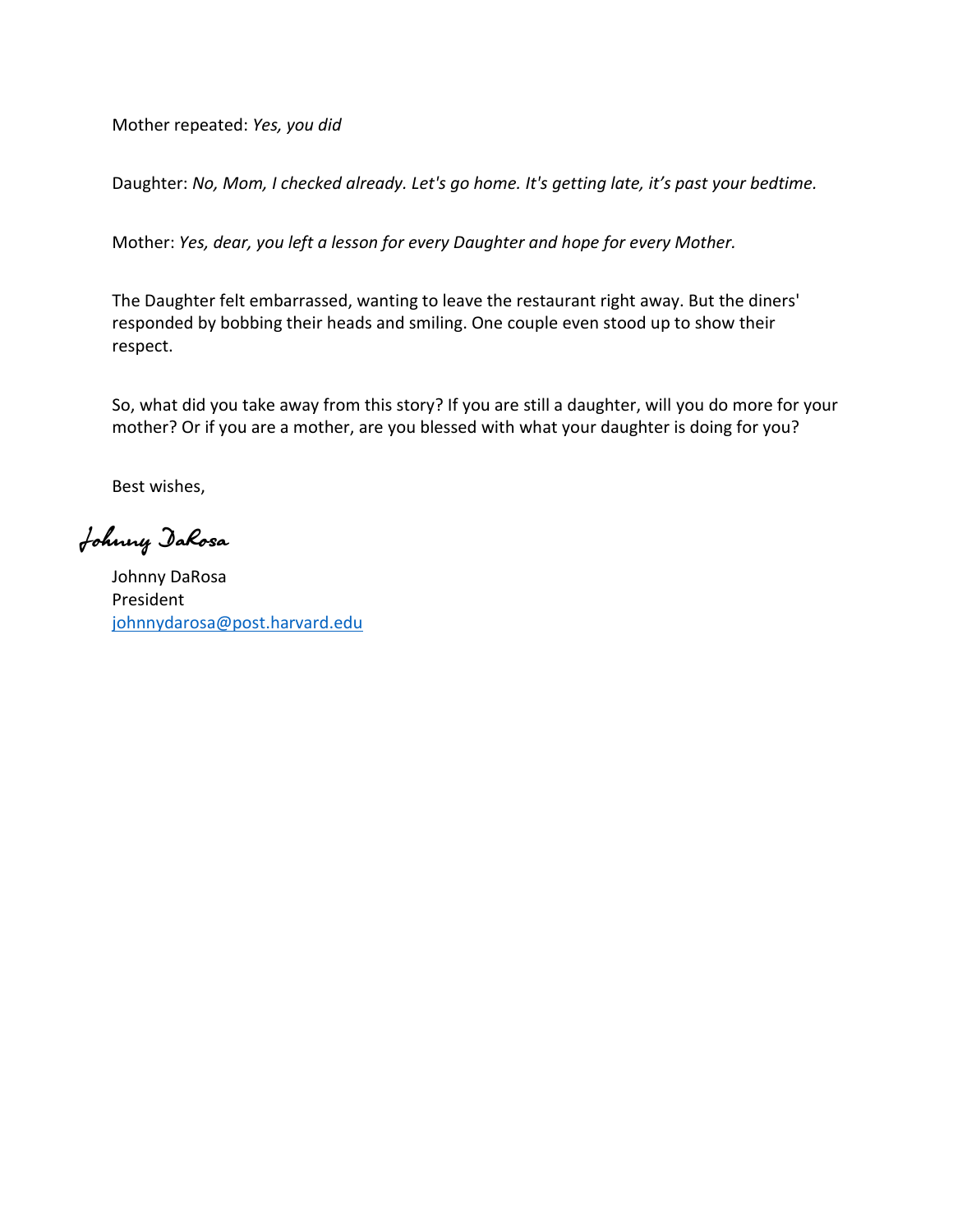



Peninsula Chinese Business Association 50 Victoria Avenue Suite 208, Millbrae CA 94030

致 : 美國華聯商會會員及朋友們 ,

如果大家有閲讀我的"每月通訊", 你可能會知道我喜歡說故事。因為故事能精簡有力的 給人傳遞訊息,令讀者容易受到啓發及激發動力。而且令我感到有趣的是,並非每個人對 同一故事,都會有相同的感受及領悟。我曾要求每一位學生對同一個故事,作出閲後評論 ,他們都有著不同的見解及收獲。你想印證我的說法嗎?讀讀以下故事,看你有何得著。

 一位女兒挽著母親,踏入一間高格調餐廳,以慶祝她的 80 歲生日。餐廳經理對她們 熱情款待,並安排她們坐在轉角處的一張桌子。餐廳並不招待孩童,顧客們大都是中年人 或年老夫婦。餐廳安靜幽雅的氣氛,特别適合私人談話。

老太太看來有點虛弱,進餐時會不小心掉下食物、唾沫,最終弄污了衣服。女兒並沒 有怪責她,只是耐心的為媽媽清理咀角。餐廳經理看在眼裡,帶點緊張的站在老太的不遠 處,凖備隨時候命。他並非擔心老太的健康,只是深怕萬一老太出亂子,便會打擾其他食 客。老太的窘境,也即時引起其他食客的注意,大家紛紛對她們投以厭惡的目光。老太的 女兒也感受到他們的不友善,但仍然從容的在照顧媽媽。她只想專心一意令媽媽渡過一個 愉快的晚上, 一個別具意義的日子,媽媽的 80 歲壽辰。

用餐後,女兒溫柔的挽著母親進入洗手間。女兒為媽媽清理衣服上的食物殘渣及污 漬,再细心的為她梳理頭髪、戴上眼鏡,然後為她塗上淡紅色的口紅,她想媽媽看來精神 飽滿一些。女兒望向鏡中在微笑的媽媽,令她突然想起,兒時第一次參加舞蹈比賽,媽媽 也為她塗口紅....「來,塗這個口紅,看你多漂亮啊!」媽媽開懷大笑的說。

當母女回到餐桌,餐廳的氣氛已變得死寂。衆人只是默默的緊盯著兩人,就似是在無聲抗 議,母女兩人怎麼可以在大庭廣眾下令自己如此尷尬?!

食客此時的反應,與餐廳高貴優雅的格調,更顯得格格不入。